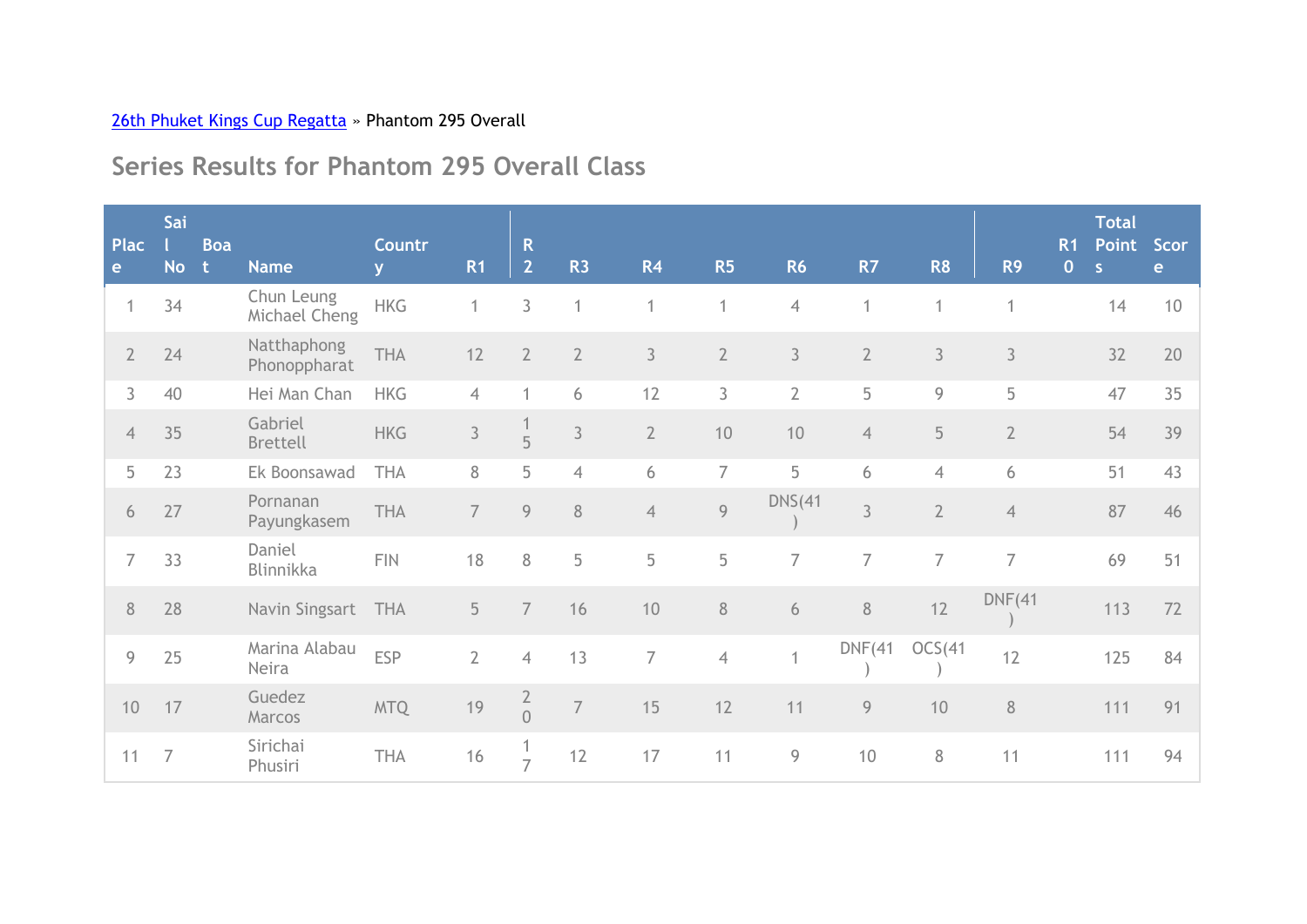| <b>Plac</b><br>e | Sai<br><b>No</b> | <b>Boa</b><br>$-t$ | <b>Name</b>                          | Countr<br>V. | R <sub>1</sub> | $\mathsf{R}$<br>$\overline{2}$   | R <sub>3</sub> | R <sub>4</sub> | R5               | <b>R6</b> | R7 | R <sub>8</sub> | R <sub>9</sub> | R <sub>1</sub><br>$\overline{0}$ | <b>Total</b><br>Point<br>$\overline{\mathbf{S}}$ | Scor<br>e |
|------------------|------------------|--------------------|--------------------------------------|--------------|----------------|----------------------------------|----------------|----------------|------------------|-----------|----|----------------|----------------|----------------------------------|--------------------------------------------------|-----------|
| 12               | 37               |                    | Siripon<br>Kaewduang-<br><b>Ngam</b> | THA          | 6              | 6                                | 19             | 18             | $\boldsymbol{6}$ | $8\,$     | 21 | 20             | 20             |                                  | 124                                              | 103       |
| 13               | 18               |                    | York Robert                          | <b>GBR</b>   | 28             | 1<br>$\overline{4}$              | $\mathcal{G}$  | 13             | 16               | 18        | 11 | 14             | 10             |                                  | 133                                              | 105       |
| 14               | 36               |                    | Lo Jun Hao                           | <b>SIN</b>   | $17\,$         | $\overline{3}$                   | 11             | 11             | 17               | 12        | 13 | 15             | 13             |                                  | 122                                              | 105       |
| 15               | $\, 8$           |                    | Nattanont<br>Chui                    | THA          | OCS(41)        | $\overline{2}$<br>$\overline{3}$ | 10             | 8              | 20               | 19        | 12 | 6              | 9              |                                  | 148                                              | 107       |
| 16               | $\overline{9}$   |                    | Phattharadan<br>ai Chinain           | <b>THA</b>   | OCS(41)        | 1<br>6                           | 14             | 9              | 14               | 14        | 14 | 11             | 17             |                                  | 150                                              | 109       |
| 17               | 10               |                    | Thanatip<br>suksomchot               | THA          | 23             | $\frac{1}{2}$                    | 21             | 14             | 19               | 23        | 15 | 13             | 16             |                                  | 156                                              | 133       |
| 18               | $\mathcal{S}$    |                    | <b>Blanca Alabau</b><br>Neira        | <b>ESP</b>   | 15             | 8                                | 17             | 16             | 15               | 22        | 28 | 19             | 15             |                                  | 165                                              | 137       |
| 19               | 13               |                    | Sundbye<br>Theoder                   | <b>NOR</b>   | 25             | $\frac{2}{4}$                    | 20             | <b>RDG(20</b>  | 13               | 20        | 16 | 16             | DNF(41)        |                                  | 195                                              | 154       |
| 20               | 38               |                    | Sarocha<br>Prumprai                  | THA          | 14             | $\frac{2}{2}$                    | 22             | 23             | 23               | 17        | 18 | 21             | 18             |                                  | 178                                              | 155       |
| 21               | 39               |                    | Sunaree<br>Sermros                   | THA          | 9              | 1<br>$\overline{0}$              | DNF(41)        | 22             | 18               | 13        | 25 | 25             | DNF(41)        |                                  | 204                                              | 163       |
| 22               | 11               |                    | Kriengkrai<br>Phusiri                | THA          | 22             | $\frac{3}{0}$                    | 15             | 24             | 27               | 29        | 24 | 18             | 22             |                                  | 211                                              | 181       |
| 23               | 32               |                    | Whatcharapon<br>g Juntham            | THA          | DNF(41)        | $\mathfrak{Z}$<br>$\overline{7}$ | 24             | 20             | 21               | 15        | 26 | 26             | 21             |                                  | 231                                              | 190       |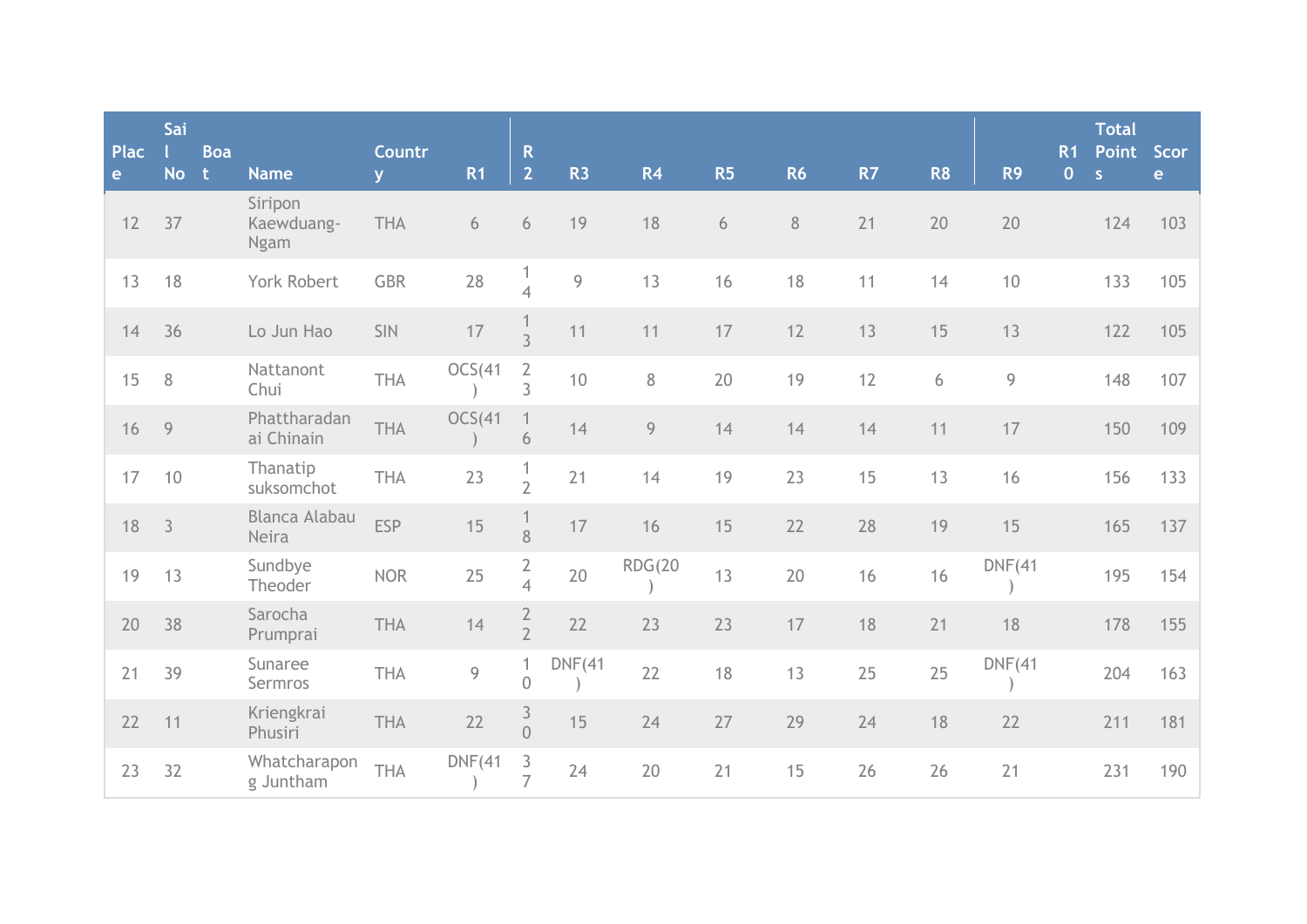| <b>Plac</b><br>e | Sai<br><b>No</b> | <b>Boa</b><br>t | <b>Name</b>              | Countr<br><b>V</b> | R <sub>1</sub> | $\mathsf{R}$<br>$\overline{2}$ | R <sub>3</sub> | R <sub>4</sub> | <b>R5</b> | <b>R6</b> | R7            | R <sub>8</sub> | R <sub>9</sub> | <b>R1</b><br>$\mathbf{O}$ | <b>Total</b><br><b>Point</b><br>S | <b>Scor</b><br>$\mathbf{e}$ |
|------------------|------------------|-----------------|--------------------------|--------------------|----------------|--------------------------------|----------------|----------------|-----------|-----------|---------------|----------------|----------------|---------------------------|-----------------------------------|-----------------------------|
| 24               | 6                |                 | Skaug Oda                | <b>NOR</b>         | 26             | 3                              | 18             | 19             | 28        | 26        | 22            | 27             | 24             |                           | 221                               | 190                         |
| 25               | 15               |                 | Warit Paiboon            | <b>THA</b>         | 20             | $\frac{3}{3}$                  | 23             | 25             | 30        | 24        | 23            | 23             | 26             |                           | 227                               | 194                         |
| 26               | $\mathbf{1}$     |                 | <b>Set Naing</b><br>Aung | <b>MYA</b>         | 29             | $2^{\circ}$                    | DNF(41)        | 21             | 25        | 25        | 27            | 28             | 25             |                           | 242                               | 201                         |
| 27               | 19               |                 | Emma<br>Labourne         | <b>GBR</b>         | 13             | $\overline{2}$<br>6            | DNF(41)        | DNF(41)        | DNF(41)   | DNF(41)   | 17            | 17             | 14             |                           | 251                               | 210                         |
| 28               | $\overline{4}$   |                 | Duangkamon<br>Phongern   | THA                | 24             | $\frac{2}{7}$                  | 25             | DNF(41)        | 29        | 30        | 19            | 29             | DNF(41)        |                           | 265                               | 224                         |
| 29               | $\overline{2}$   |                 | Ye Htet                  | <b>MYA</b>         | 21             | 3<br>6                         | DNF(41)        | DNF(41)        | 31        | 28        | 29            | 24             | 23             |                           | 274                               | 233                         |
| 30               | 21               |                 | Min Min                  | <b>MYA</b>         | 27             | $\mathbf{1}$<br>$\overline{9}$ | <b>DNF(41</b>  | DNF(41)        | 24        | 21        | <b>DNF(41</b> | DNF(41)        | 27             |                           | 282                               | 241                         |
| 31               | 12               |                 | Frydman Dan              | <b>ISR</b>         | 32             | 3<br>5                         | DNF(41)        | DNF(41)        | DNF(41)   | DNF(41)   | 20            | 22             | 19             |                           | 292                               | 251                         |
| 32               | 22               |                 | Thet Ko Ko               | <b>MYA</b>         | 10             |                                | <b>DNF(41</b>  | DNF(41)        | 26        | 16        | DNF(41)       | DNF(41)        | DNF(41)        |                           | 309                               | 268                         |
| 33               | 26               |                 | Justin Anearn            | <b>USA</b>         | 11             | 2<br>5                         | <b>DNF(41</b>  | <b>DNF(41</b>  | DNF(41)   | DNF(41)   | DNF(41)       | DNF(41)        | DNF(41)        |                           | 323                               | 282                         |
| 34               | 5                |                 | Sopida<br>Putthapinit    | <b>THA</b>         | 33             | 3<br>8                         | DNF(41)        | <b>DNF(41</b>  | 22        | 27        | <b>DNF(41</b> | DNF(41)        | DNF(41)        |                           | 325                               | 284                         |
| 35               | 29               |                 | Chairat<br>Dangdeemark   | <b>THA</b>         | 31             | 2<br>8                         | DNF(41)        | DNF(41)        | DNF(41)   | DNF(41)   | DNF(41)       | DNF(41)        | DNF(41)        |                           | 346                               | 305                         |
| 36               | 16               |                 | Patipon Vilai            | <b>THA</b>         | 30             | $\overline{2}$                 | DNF(41)        | DNF(41)        | DNF(41)   | DNF(41)   | DNF(41)       | DNF(41)        | DNF(41)        |                           | 346                               | 305                         |